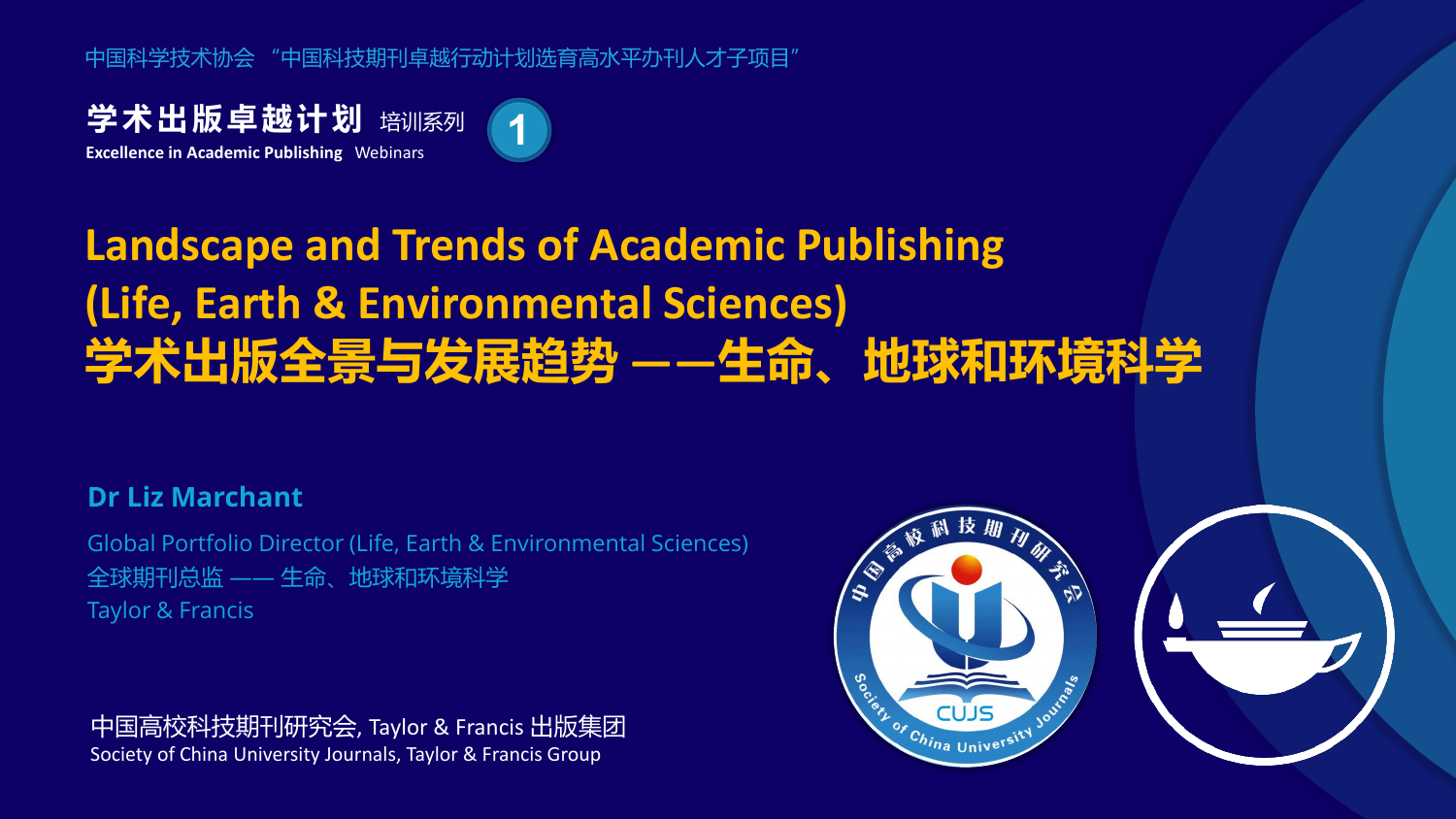### Life, Earth & Environmental Science - who are we? 生命、地球和环境科学 —— 关于我们

- 260 journals in Life, Earth & Environmental Sciences
- 50 fully Open Access journals
- Researchers from academic, government and industry organizations
- Publishing journals of 112 Society and institutional partners
- Wide range of subjects from remote sensing to cell biology to climate change
- Authors from nearly 200 different countries, many from China!
- With staff across the world





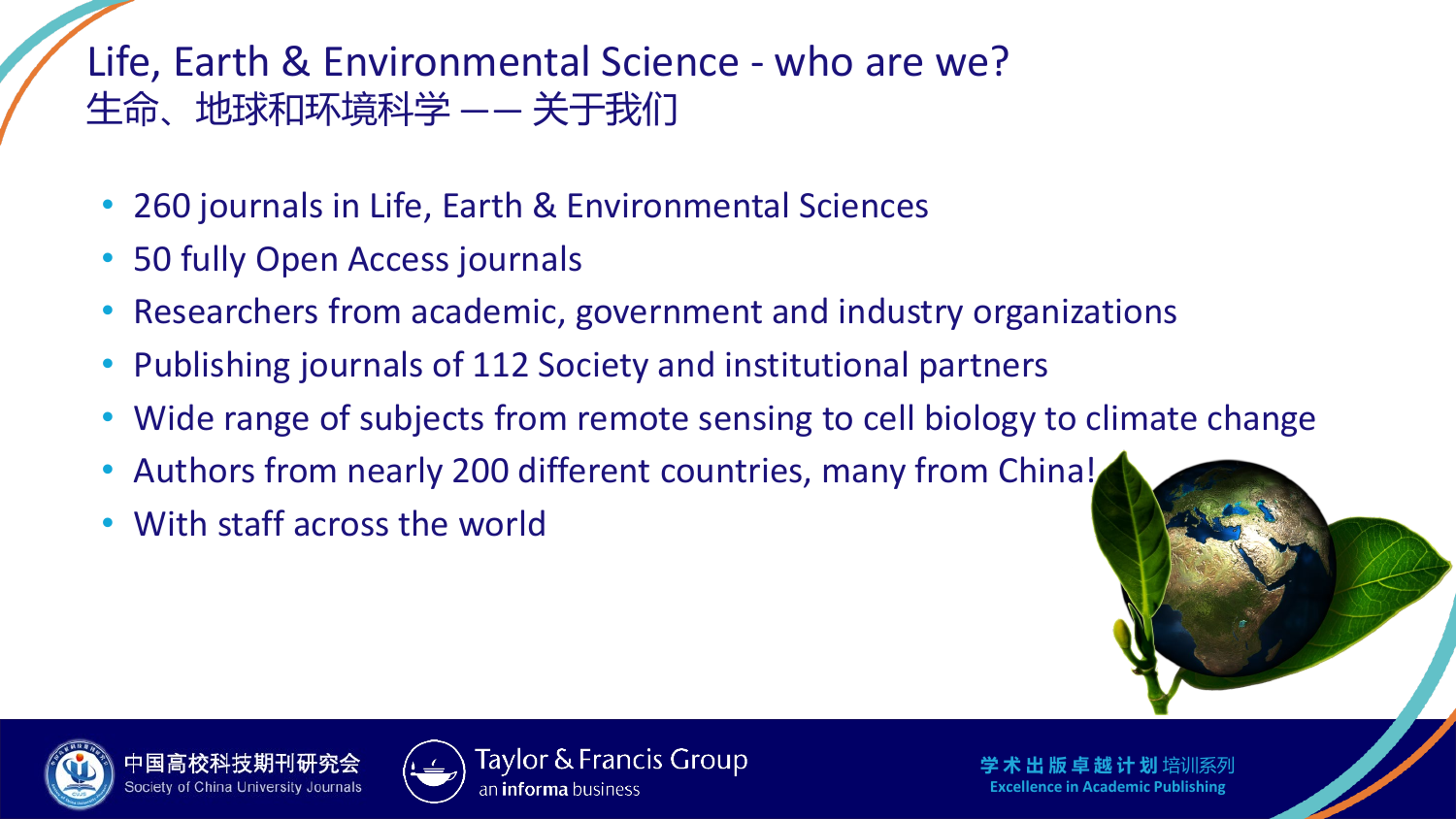### …including these Society and institutional journals 合作的协会与机构期刊

#### **In the China Outstanding Journal program**







Ecosystem Health and Sustainability 2019 IF:2.315 CiteScore: 5.7 中国科技期刊卓越行动计划 期刊



Official lournal of the Mycological Society of China







中国高校科技期刊研究会 Society of China University Journals



Taylor & Francis Group an *informa* business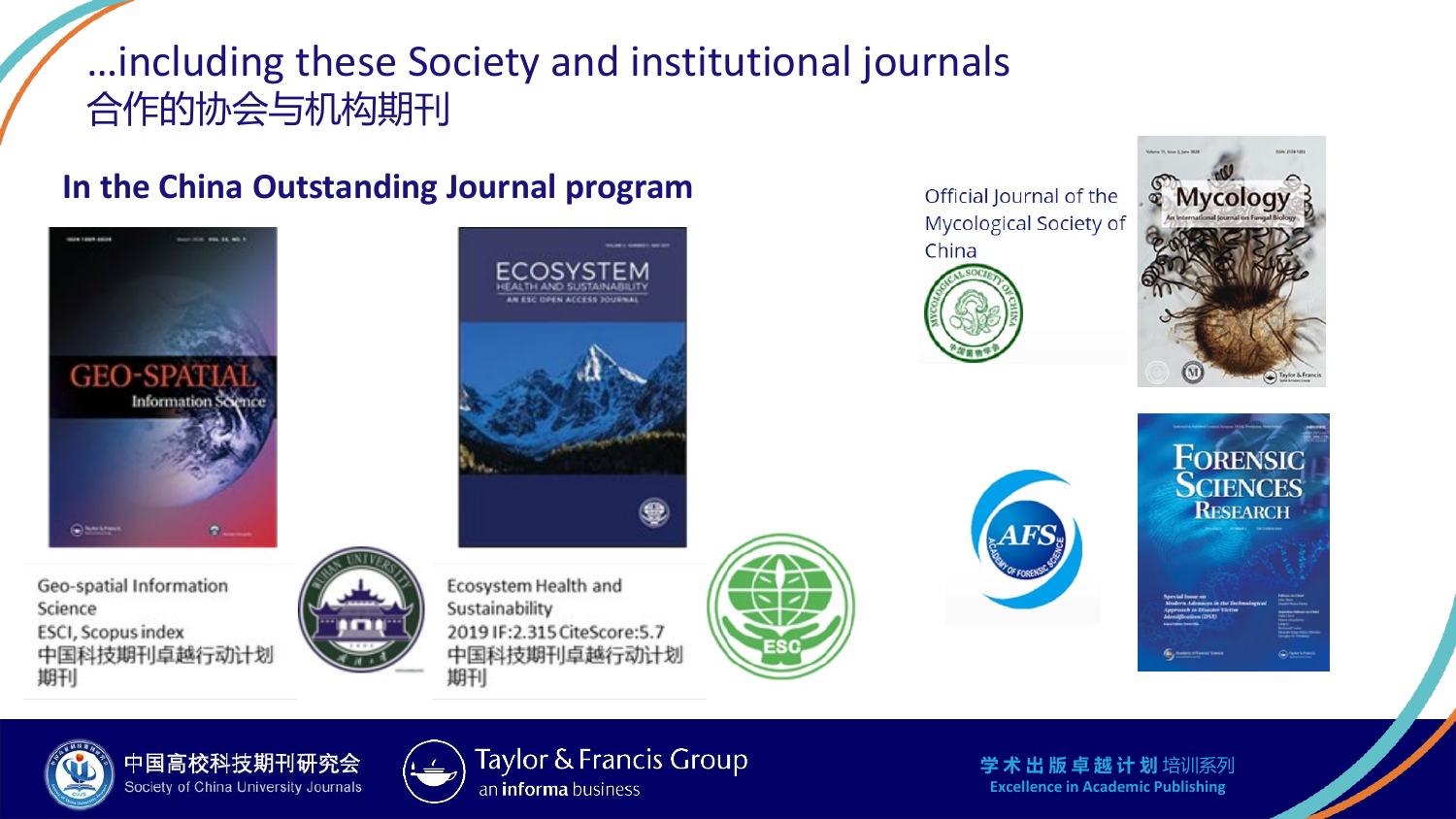## A selection of journals to show the range of topics we cover 涵盖的领域

| <b>Life Sciences</b>                        |       | <b>Food, Agriculture &amp; Plant</b><br><b>Science</b>                   |       | <b>Environmental Sciences</b>                                                       |       | <b>Earth Science &amp; Remote</b><br><b>Sensing</b>                    |       |
|---------------------------------------------|-------|--------------------------------------------------------------------------|-------|-------------------------------------------------------------------------------------|-------|------------------------------------------------------------------------|-------|
| Autophagy                                   | 9.77  | International Journal of 2.278<br><b>Agricultural Sustainability</b>     |       | <b>Critical Reviews In</b><br><b>Environmental Science and</b><br><b>Technology</b> | 8.302 | International Journal of<br>Geographical<br><b>Information Science</b> | 3.733 |
| <b>Critical Reviews in</b><br>Biotechnology | 8.108 | <b>Critical Reviews In Food</b><br><b>Science and Nutrition</b>          | 7.862 | Journal of Toxicology &<br><b>Environmental Health Part B</b>                       | 6.105 | <b>Geomatics, Natural</b><br><b>Hazards and Risk</b>                   | 3.333 |
| <b>Epigenetics</b>                          | 4.251 | <b>Food Reviews</b><br>International                                     | 4.113 | <b>Climate Policy</b>                                                               | 4.011 | Geocarto International                                                 | 3.789 |
| <b>Critical Reviews in</b><br>Microbiology  | 7.349 | International Journal of<br><b>Food Sciences and</b><br><b>Nutrition</b> | 3.483 | International Journal of<br>Sustainable Development &<br><b>World Ecology</b>       | 2.772 | <b>GIScience &amp; Remote</b><br><b>Sensing</b>                        | 5.965 |
| <b>Virulence</b>                            | 5.542 | <b>GM Crops &amp; Food</b>                                               | 3.444 | Journal of Integrative<br><b>Environmental Sciences</b>                             | 2.667 | International Journal of<br><b>Digital Earth</b>                       | 3.097 |
| <b>RNA Biology</b>                          | 5.35  | <b>Journal of Plant</b><br><b>Interactions</b>                           | 2.992 | <b>Journal of Environmental</b><br>Policy & Planning                                | 3.04  | <b>International Geology</b><br><b>Review</b>                          | 3.657 |
| <b>Nucleus</b>                              | 2.792 | International Journal of<br>Phytoremediation                             | 2.528 | Journal of Environmental<br><b>Planning and Management</b>                          | 2.093 | International Journal of<br><b>Remote Sensing</b>                      | 2.976 |





Taylor & Francis Group an informa business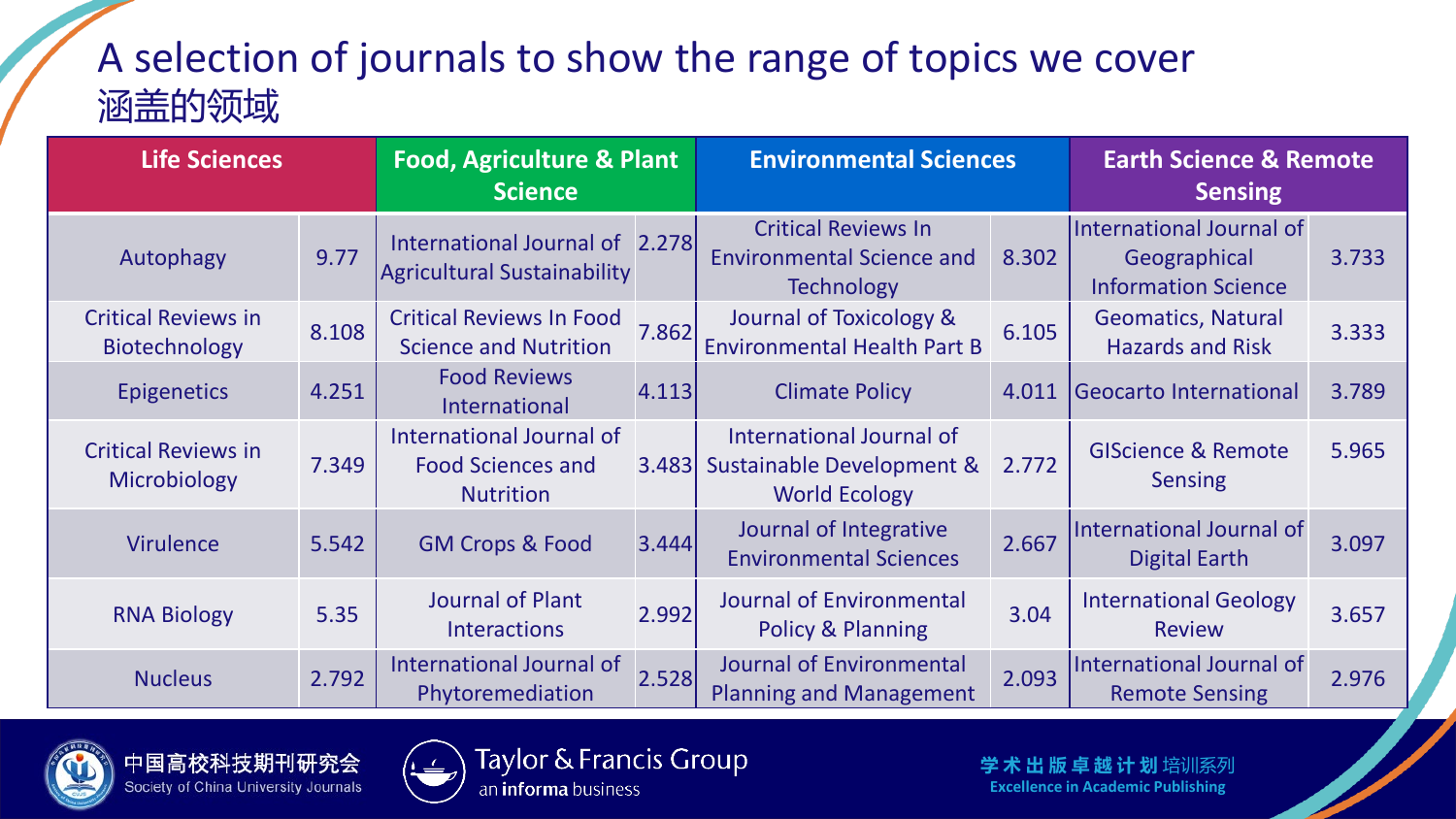Top Trend No.1 - Changing funder requirements across the world are leading to more open science practices 趋势一:全世界科研基金的要求发生变化,导致更多开放科学的实践

- **Increasing demand for open access publishing 开放获取出版的需求不断增加** 27% of Life, Earth & Environmental Science articles accepted in 2020 will be published open access meaning more people can read and share them
- **Availability of research data 开放数据的可用性 –** many funders are asking researchers to deposit their research data associated with an article in accessible repositories to support reproducibility of research and re-use of data
- **More use of pre-print repositories 更多地使用预印库 -** deposit early results before acceptance for publication in a Journal; this does not prevent peer review and publication of an article in a journal.





Taylor & Francis Group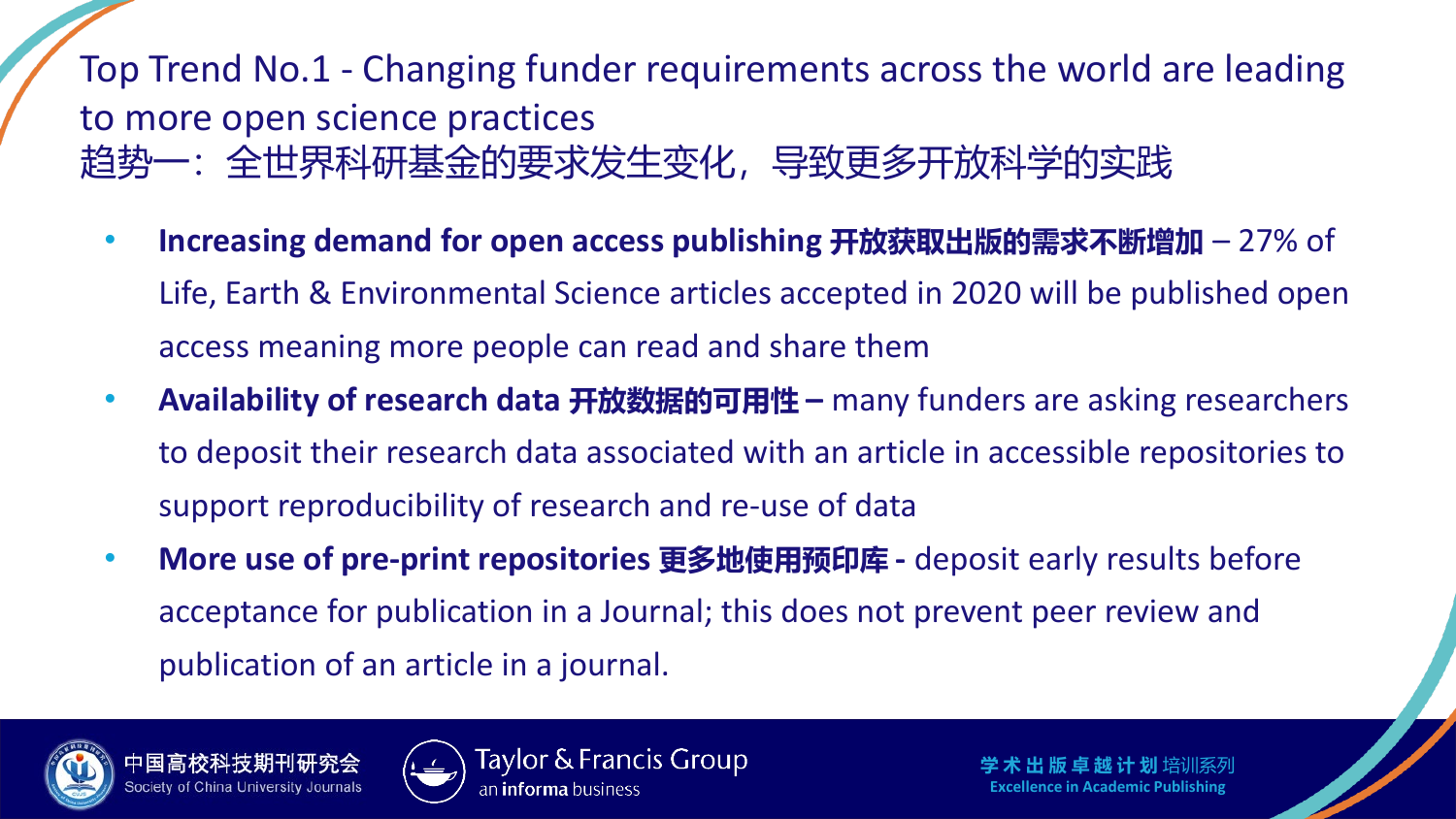Top Trend No.2 – Communicating research outcomes differently 趋势二:以不同的方式传播研究成果

- **More virtual** connections **更多虚拟的联系** virtual conferences, global participation
- **Interdisciplinary research 跨学科研究** research crossing boundaries
- **Research into policy 研究成果影响政策-** linking research to the UN SDGs and societal needs
- **Data and genome reports 数据和基因组报告** different types of journal





Society of China University Journals



Taylor & Francis Group an **informa** business